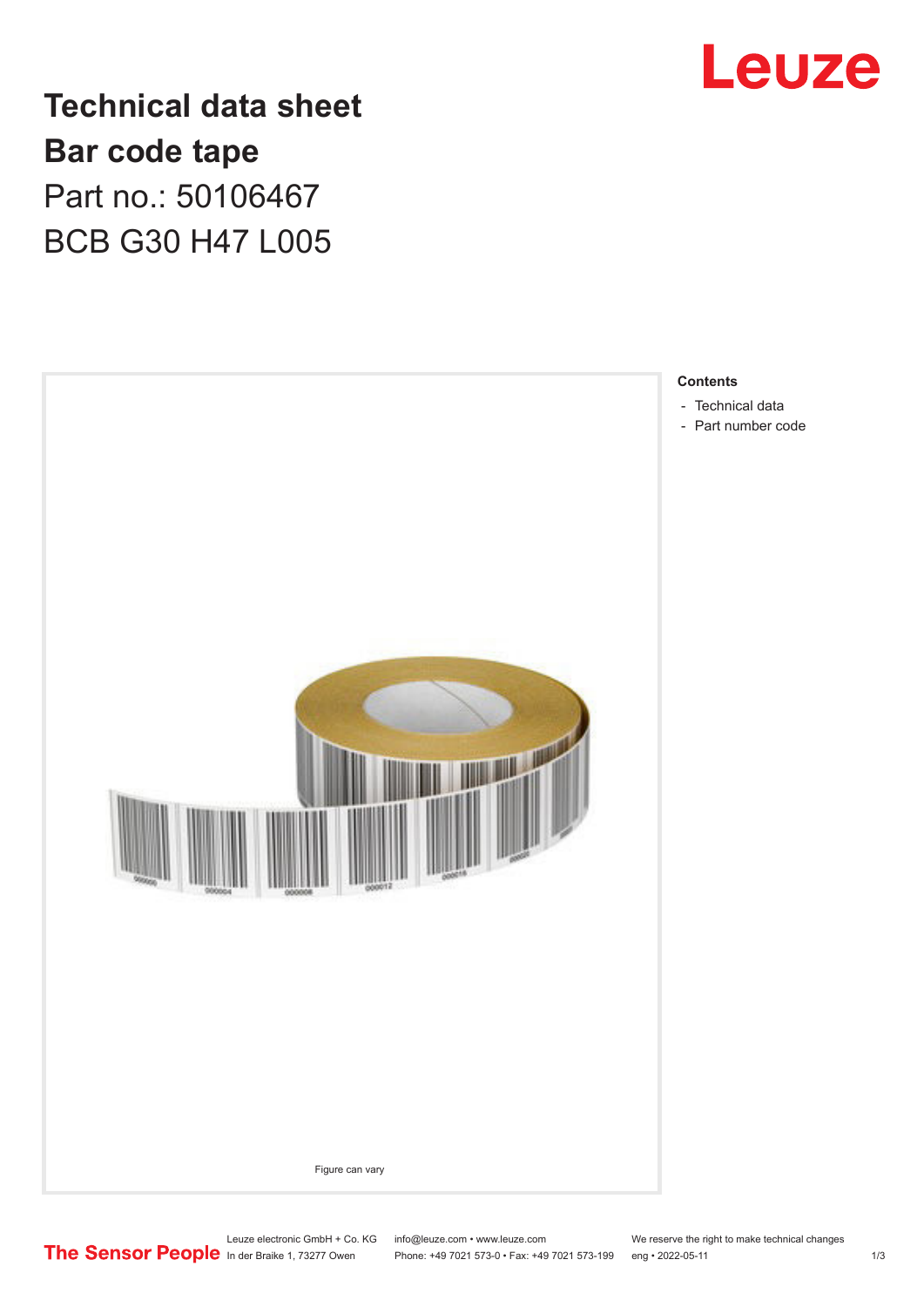## <span id="page-1-0"></span>**Technical data**

# Leuze

#### **Basic data**

| Suitable for |
|--------------|
|--------------|

BPS 300i series bar code positioning system BPS 8 series bar code positioning system

#### **Mechanical data**

| Dimension (H x L)                           | 47 mm x 5,000 mm          |
|---------------------------------------------|---------------------------|
| <b>Grid dimension</b>                       | $30 \text{ mm}$           |
| <b>Mechanical properties</b>                | Moisture resistant        |
|                                             | Partly chemical resistant |
|                                             | Scratch resistant         |
|                                             | UV resistant              |
|                                             | Wipe resistant            |
| <b>Adhesive</b>                             | Acrylate adhesive         |
| <b>Strength of adhesive</b>                 | $0.1$ mm                  |
| <b>Manufacturing process</b>                | Filmsetting               |
| Chemical resistance (at 23 °C over 24<br>h) | Diesel oil                |
|                                             | Heptane                   |
|                                             | White spirit              |
| Curing                                      | 72 h                      |

#### **Classification**

| <b>Customs tariff number</b> | 39269097 |
|------------------------------|----------|
| <b>ECLASS 5.1.4</b>          | 27280190 |
| <b>ECLASS 8.0</b>            | 27280190 |
| <b>ECLASS 9.0</b>            | 27280192 |
| ECLASS 10.0                  | 27280192 |
| <b>ECLASS 11.0</b>           | 27280192 |
| ECLASS 12.0                  | 27280192 |
| <b>ETIM 5.0</b>              | EC002498 |
| <b>ETIM 6.0</b>              | EC003015 |
| <b>ETIM 7.0</b>              | EC003015 |

#### **Environmental data**

| Ambient temperature, operation          | $-40$ 120 °C               |
|-----------------------------------------|----------------------------|
| <b>Processing temperature</b>           | 045 °C                     |
| Recommended processing tempera-<br>ture | 10 $25 °C$                 |
| <b>Resistance</b>                       | Humidity                   |
|                                         | Salt spray fog (150 h/5 %) |
|                                         | UV light                   |
| Property of base                        | Clean                      |
|                                         | Dry                        |
|                                         | Free of grease             |
|                                         | Smooth                     |

### **Part number code**

Part designation: **BCB AAA BBB CCCC DDDD E**

| <b>BCB</b>  | <b>Bar code tape</b>                                                                                                                                                                                                                                                                                              |
|-------------|-------------------------------------------------------------------------------------------------------------------------------------------------------------------------------------------------------------------------------------------------------------------------------------------------------------------|
| <b>BCB</b>  | <b>Series</b><br>BCB: Bar code tape                                                                                                                                                                                                                                                                               |
| <b>AAA</b>  | Grid / grid dimension<br>G30: 30 mm<br>G40: 40 mm                                                                                                                                                                                                                                                                 |
| <b>BBB</b>  | Tape height / special height<br>H25: height 25 mm<br>H47: height 47 mm<br>SH1: special height, individually between 20 - 32 mm<br>SH2: special height, individually between 33 - 47 mm<br>SH3: special height, individually between 48 - 70 mm<br>SH4: special height, individually between 71 - 140 mm           |
| <b>CCCC</b> | Tape length / special length<br>Lxxx: tape length in mm<br>SL: Special length                                                                                                                                                                                                                                     |
| <b>DDDD</b> | <b>Options</b><br>TWIN: two identical printed tapes<br>MVS: Measurement Value Switch (color red)<br>MV0: Measurement Value Zero (color yellow)<br>ML: Marker label<br>RW: Reverse Winding (changed winding direction, the smallest position value is inside on the wrapping core)<br>RK: Repair Kit (repair tape) |